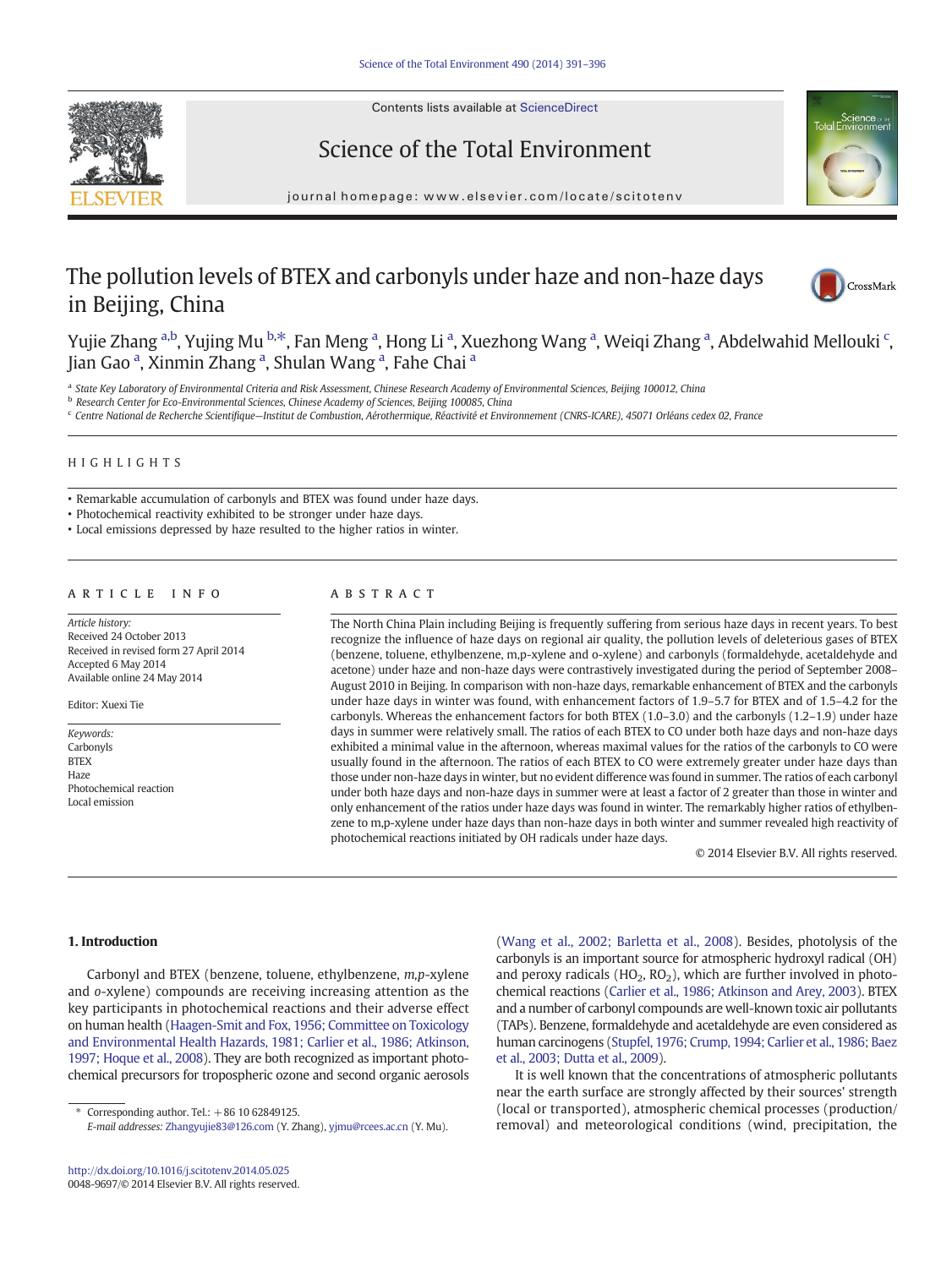Planetary Boundary Layer (PBL), etc.). Remarkable accumulation of atmospheric pollutants usually occurs under stagnant air condition (slow wind speed and low PBL), which has caused serious atmospheric environmental problems, e.g. haze is frequently raiding on vast areas of China in recent years. Most Chinese studies are focusing on measurements of particle matter to reveal the deterioration of air quality under haze days, but few studies are concerning the influence of haze on the deleterious gases of BTEX and carbonyls. [Lü et al. \(2009\)](#page-4-0) found that the average total concentration of carbonyls in Guangzhou under hazy days in winter was a factor of 1.0–4.0 higher than those under clear days. [Liu et al. \(2009a\)](#page-4-0) studied the influence of haze on levels of atmospheric BTEX and ratios of ethylbenzene/benzene (E/X) in summer of 2008 in Beijing and reported that both the concentrations and the ratio increased under haze days. [Mao et al. \(2008\)](#page-4-0) investigated the vertical distributions of volatile organic compounds (including aromatic hydrocarbons) in the atmosphere of Beijing under haze and clear days, and they reported that the average concentrations of total volatile organic compounds under hazy days were greater by 7.6% to 89% than those under clear days. All above studies well revealed that remarkable enhancement of the deleterious gases under haze days. However, the above studies mainly focused on the influence of haze on atmospheric levels of carbonyls or BTEX during only one season by investigating a very short period (1–3 clear days in comparison with 1–3 haze days).

In this study, the atmospheric BTEX and carbonyls in Beijing were analyzed in-depth with the data measured during the period of September 2008–August 2010 to reveal the influence of haze on their levels and ratios during different seasons.

#### 2. Materials and methods

#### 2.1. Sampling site

Air samples were collected on a rooftop (20 m above the ground level) in the Research Center for Eco-Environmental Sciences (RCEES) which lies in the north of Beijing city (39.8°N, 116.5°E) between the 4th and 5th rings roads. The detail information about the sampling site was described in our previous studies [\(Pang and Mu, 2006; Liu](#page-4-0) [et al., 2009a](#page-4-0)).

#### 2.2. Sampling and analysis

Carbonyls and BTEX were simultaneously sampled at least 4 days per month from September 2008 to August 2010, with carbonyls' samples collected at 2 hr interval and BTEX at 1 hr interval. Nearly all kinds of weather were tried to be covered each month to collected samples, excepting raining day: at least one clear day, one cloudy day, one haze day with average wind speed lower than 3 m s<sup>-1</sup>, and one wind day with hourly average wind speed higher than 5 m s<sup>-1</sup>.

The sampling process and analysis procedure of atmospheric carbonyls were mainly based on the EPA TO-11A method ([EPA, 1999\)](#page-4-0), and the details have been described in our previous publications [\(Pang and Mu, 2006, 2007\)](#page-4-0). Briefly, ambient air was drawn through a 2,4-dinitrophenylhydrazine (DNPH)-coated silica gel cartridge (Waters, United States) by a mini-pump (NMP 830 KNDC, Germany) at a flow rate of 800 Ml min<sup> $-1$ </sup> for 2 h, and the corresponding DNPH hydrazones of carbonyls were separated by a Thermo ODS Hypersil reverse phase column (5  $\mu$ m, 250 mm  $\times$  4.6 mm) and automatically analyzed by an photodiode array UV detector (at 360 nm) in an Alliance 2695 HPLC system (Waters, USA). The detected limit  $(S/N = 3)$  by this method was in the range of 80–200 ng m<sup>-3</sup> for various carbonyls of 96 L sampling volume.

As for BTEX, they were sampled by drawing air through an absorption tube (15 cm long, 4 mm ID) filled with Tenax-TA (80–100 mesh, 100 mg) at a flow rate of 350 m min<sup>-1</sup> for 1 hr, and analyzed by a gas chromatography equipped with a Photo Ionization Detector (GC-PID, GC4400, East & West Analytical Instruments, Inc.) after thermal desorption. The method detection limit (with a signal-to-noise ratio of 2) for the benzene, toluene, ethylbenzene, m,p-xylene and o-xylene was 0.01, 0.02, 0.06, 0.07 and 0.07  $\mu$ g m<sup>-3</sup>, respectively. One blank sample was analyzed for each day, and found that the concentrations of BTEX in the blank tube were less than 3% of those in the ambient air samples. Distinct breakthrough for benzene was found when the absorption tube was kept under ambient air temperature, but greatly improved when the tube was kept in a bath of ice-salt bag. Therefore, all samples were collected under the bath of ice-salt bag, and the collection efficiencies for benzene, toluene, ethylbenzene, *m*,*p*-xylene and *o*-xylene were (81.5  $\pm$  5.6)%, (93.6  $\pm$  2.2)%,  $(95.8 \pm 0.8)\%$ ,  $(96.5 \pm 2.4)\%$  and  $(91.5 \pm 4.6)\%$  (the result of 10 reduplicate experiments with two absorption tubes in series), respectively. The recovery ratios for benzene, toluene, ethylbenzene, m,pxylene and o-xylene were  $(95.7 \pm 3.1)$ %,  $(99.2 \pm 2.6)$ %,  $(98.6 \pm 2.4)$ %,  $(98.1 \pm 2.4)$ % and  $(96.2 \pm 2.2)$ % (the result of 22 reduplicate experiments), respectively. The details about preparation of the absorption tube, sampling and analyzing procedures have been described in our previous publication ([Liu et al., 2009a\)](#page-4-0).

Meteorological conditions (temperature, wind speed, atmospheric pressure and precipitation) during the investigated years were recorded by an automatic meteorological station (the Beijing Urban Ecosystem Research Station, RCEES) located at the same site. Ozone concentrations in summers and winter of 2008 to 2010 were provided by the Chinese Research Academy of Environmental Science (CRAES) which lies in the north of Beijing city (40°2′N, 116°24′E)between 5th and 6th ring roads.

#### 3. Results and discussion

#### 3.1. The influence of haze days on the atmospheric BTEX

The identification of haze days was based on the visibility  $(5 \text{ km})$ and relative humidity  $($  <80%). Because haze days usually occur under stagnant air condition, to eliminate the influence of strong wind and precipitation for comparison, only the days with wind speed less than 3 m s<sup>-1</sup> and without precipitation were selected for comparison of the pollutants between haze days and non-haze days. Among the 30 sampling days during the two winter seasons, there were 7 typical haze days, 2 snowy days, 6 windy days and 15 remaining days classified as non-haze days. During the two summer seasons, there were 15 haze days, 2 windy days and 16 non-haze days.

[Fig. 1](#page-2-0) illustrates the average diurnal variations of BTEX under haze days and non-haze days in winter and summer. It is evident that the hourly average concentrations of each BTEX compound under haze days were much higher than those under non-haze days both in winter and summer. The hourly average concentrations of benzene, toluene, ethylbenzene, m,p-xylene and o-xylene were about factors of 1.9–4.0, 2.3–5.7, 2.4–4.6, 2.2–4.0, and 2.2–3.6 respectively greater under haze days than those under non-haze days in winter, whereas were factors of 1.2–3.0, 1.1–2.5, 1.1–2.4, 1.0–2.4, and 1.0–2.4 respectively greater under haze days than those under non-haze days in summer. The enhancement of BTEX under haze days was mainly ascribed to the evolution of the PBL which was strongly depressed and weakened the diffusion of pollutants ([Quan et al., 2013\)](#page-4-0). In comparison with winter, the remarkable small enhancement of BTEX under haze days in summer indicated less BTEX sources, greater BTEX consumption through photochemical reactions and higher height of PBL in summer than in winter.

The ratios of the hourly averaged concentrations of each BTEX compound to CO under haze days and non-haze days in winter and summer is listed in [Table 1](#page-2-0). As the BTEX compounds and CO are mainly from the same primary sources in the urban area and CO is a relative chemical inert pollutant, the ratios of BTEX to CO would be useful indicators for photochemical reactivity, because the ratios could partly counteract the influence of diffusion ([Satsumabayashi et al., 1995; Possanzini](#page-5-0) [et al., 2002](#page-5-0)). As it could be seen from [Table 1,](#page-2-0) the ratios of each BTEX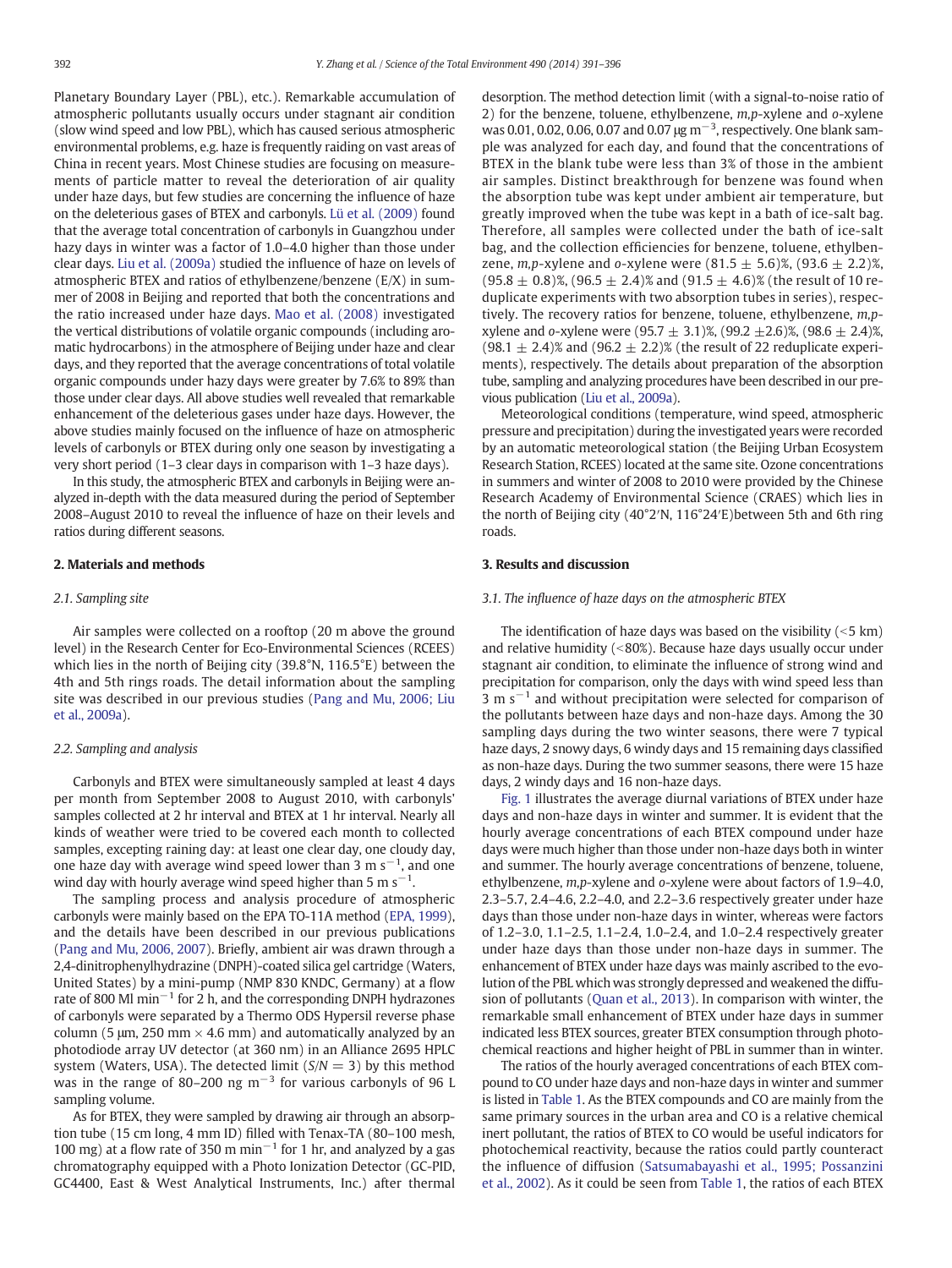<span id="page-2-0"></span>

Fig. 1. Average diurnal variations of BTEX under haze days and non-haze days in winter and summer.

| <b>Table 1</b>                                                                                                                                                                              |  |
|---------------------------------------------------------------------------------------------------------------------------------------------------------------------------------------------|--|
| Ratios ( $\mu$ g m <sup>-3</sup> /mg m <sup>-3</sup> ) of the hourly averaged concentrations of each BTEX compound to CO under haze days and non-haze days in winter and summer in Beijing. |  |

| Time             | Benzene/CO |      | Toluene/CO |      | Ethylbenzene/CO |      | $m$ , p-xylene/CO |      | o-xylene/CO |      |
|------------------|------------|------|------------|------|-----------------|------|-------------------|------|-------------|------|
|                  | Non        | Haze | Non        | Haze | Non             | Haze | Non               | Haze | Non         | Haze |
| Ratios in winter |            |      |            |      |                 |      |                   |      |             |      |
| 7:35             | 2.06       | 6.00 | 3.20       | 8.35 | 0.80            | 2.51 | 1.72              | 4.05 | 0.82        | 1.80 |
| 8:34             | 1.77       | 5.01 | 2.65       | 8.26 | 0.79            | 2.38 | 1.62              | 3.67 | 0.78        | 1.62 |
| 9:30             | 2.10       | 4.56 | 3.41       | 6.94 | 0.96            | 1.95 | 1.94              | 3.30 | 0.85        | 1.44 |
| 10:30            | 2.17       | 3.82 | 3.58       | 5.86 | 1.09            | 1.69 | 2.17              | 3.08 | 1.00        | 1.37 |
| 11:30            | 1.75       | 3.58 | 2.87       | 5.54 | 0.91            | 1.74 | 1.84              | 3.05 | 0.87        | 1.34 |
| 12:30            | 2.13       | 3.88 | 3.23       | 6.24 | 0.97            | 1.76 | 1.85              | 3.11 | 0.89        | 1.39 |
| 13:30            | 1.76       | 3.17 | 2.75       | 5.70 | 0.86            | 1.78 | 1.50              | 2.68 | 0.77        | 1.23 |
| 14:30            | 1.79       | 3.10 | 3.00       | 5.94 | 0.93            | 1.60 | 1.67              | 2.82 | 0.82        | 1.24 |
| 15:30            | 2.27       | 3.26 | 4.07       | 5.72 | 1.14            | 1.47 | 1.93              | 2.47 | 0.98        | 1.10 |
| 16:30            | 2.26       | 3.41 | 3.79       | 5.29 | 0.85            | 1.22 | 1.68              | 2.13 | 0.72        | 0.85 |
| 17:30            | 3.61       | 3.95 | 4.71       | 6.86 | 1.04            | 1.73 | 1.78              | 2.71 | 0.82        | 1.03 |
| 18:30            | 3.33       | 4.03 | 4.82       | 6.92 | 1.07            | 2.09 | 1.86              | 3.35 | 0.80        | 1.32 |
| Ratios in summer |            |      |            |      |                 |      |                   |      |             |      |
| 7:35             | 1.13       | 1.11 | 3.63       | 3.45 | 1.44            | 1.29 | 2.59              | 2.20 | 1.01        | 1.00 |
| 8:34             | 0.84       | 1.08 | 2.92       | 2.87 | 1.33            | 1.13 | 2.00              | 1.80 | 0.89        | 0.79 |
| 9:30             | 0.99       | 1.02 | 3.03       | 2.64 | 1.23            | 1.04 | 1.89              | 1.48 | 0.87        | 0.65 |
| 10:30            | 0.98       | 0.96 | 3.06       | 2.52 | 1.38            | 1.02 | 2.05              | 1.33 | 0.89        | 0.61 |
| 11:30            | 0.70       | 0.92 | 2.48       | 2.43 | 1.31            | 0.94 | 1.73              | 1.26 | 0.72        | 0.55 |
| 12:30            | 0.81       | 0.91 | 2.31       | 2.08 | 1.11            | 0.75 | 1.36              | 0.94 | 0.66        | 0.44 |
| 13:30            | 0.85       | 1.00 | 2.09       | 2.26 | 0.90            | 0.79 | 0.96              | 0.95 | 0.55        | 0.45 |
| 14:30            | 0.55       | 0.96 | 1.53       | 1.79 | 0.60            | 0.67 | 0.68              | 0.75 | 0.37        | 0.41 |
| 15:30            | 0.83       | 0.75 | 2.45       | 1.42 | 0.81            | 0.53 | 1.02              | 0.57 | 0.46        | 0.28 |
| 16:30            | 0.79       | 0.63 | 2.36       | 1.43 | 0.80            | 0.59 | 1.05              | 0.69 | 0.45        | 0.31 |
| 17:30            | 0.84       | 0.62 | 2.68       | 1.82 | 0.87            | 0.68 | 1.25              | 0.96 | 0.53        | 0.40 |
| 18:30            | 0.69       | 0.60 | 2.56       | 1.89 | 0.90            | 0.81 | 1.42              | 1.29 | 0.58        | 0.51 |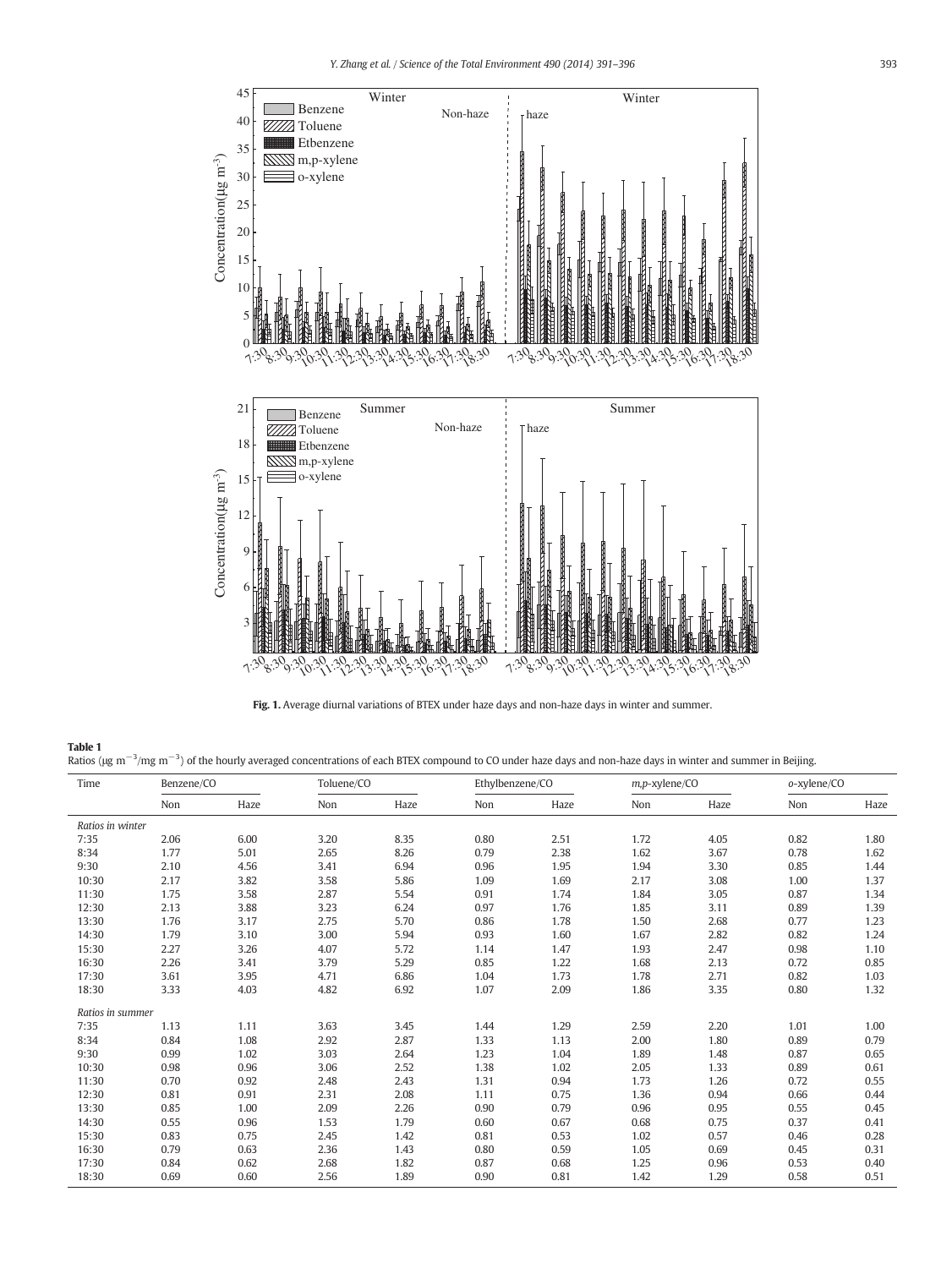<span id="page-3-0"></span>compound to CO under both haze days and non-haze days exhibited their minimal values in the afternoon both in winter and summer, indicating evident consumption of atmospheric BTEX in the afternoon. It is interesting to note that the ratios of each BTEX to CO were extremely greater under haze days than those under non-haze days in winter, but no evident difference was found in summer. The sources for BTEX and CO in Beijing are dominated by automobile in summer, whereas governed by both automobile and fossil fuel used as energy for heating in winter ([Zhang et al., 2012a, 2012b](#page-5-0)). The ratios of BTEX to CO under non-haze days may be strongly influenced by their regional background ratios because of the well diffusion condition with relatively high PBL, but the ratios were dominated by local emissions under the stagnant air condition of haze days. The extremely high ratios under haze days in winter indicated that the fossil fuel used as energy for heating in Beijing emitted the pollutants with high ratio of BTEX to CO. In addition, the photochemical reactivity under haze days in summer was much stronger than that in winter (indicated by the ratio of ethylbenzene/m, p-xylene as discussed in the following section), and hence large fraction of accumulated BTEX under haze days in summer could be consumed by photochemical reactions and resulted in relatively low ratios of BTEX to CO.

## 3.2. The photochemical reactivity under haze days

To further elucidate the photochemical reactivity under haze days, the average diurnal variations of E/X (ethylbenzene/m,p-xylene) under different weather conditions (the haze days, the typical clear days and cloudy days) in summer and winter are illustrated in Fig. 2. The E/X ratio is usually used as the indicator for photochemical reactivity, because m,p-xylene and ethylbenzene are usually from common sources in the urban atmosphere and the rate constant of m,p-xylene with OH radical is about 3 times faster than that of ethylbenzene [\(Atkinson, 1990; Nelson and Quigley, 1983\)](#page-4-0). The evidently larger E/X ratios under haze days during both winter and summer than those under clear and cloudy days as well the distinct diurnal variations of the E/X ratios well indicated high photochemical reactivity under haze days. Such high photochemical reactivity under haze days has also been found in our previous study during the 2008 Olympic Games [\(Liu et al., 2009a\)](#page-4-0). The typical characters of haze days are abundant fine particles and relatively high humidity, which favor heterogeneous reaction of  $NO<sub>2</sub>$  with H<sub>2</sub>O to form HONO. Although sunlight intensity



Fig. 3. Average diurnal variations of three principle carbonyls under haze days and nonhaze days in winter and summer.

under serious haze days is usually very low, the weak sunlight is enough for photolysis of HONO to produce OH radicals, which has been usually considered as the initiator for triggering photochemical reactions in the



Fig. 2. The average diurnal variations of ethylbenzene/m,p-xylene (E/X) under three typical days in summer and winter.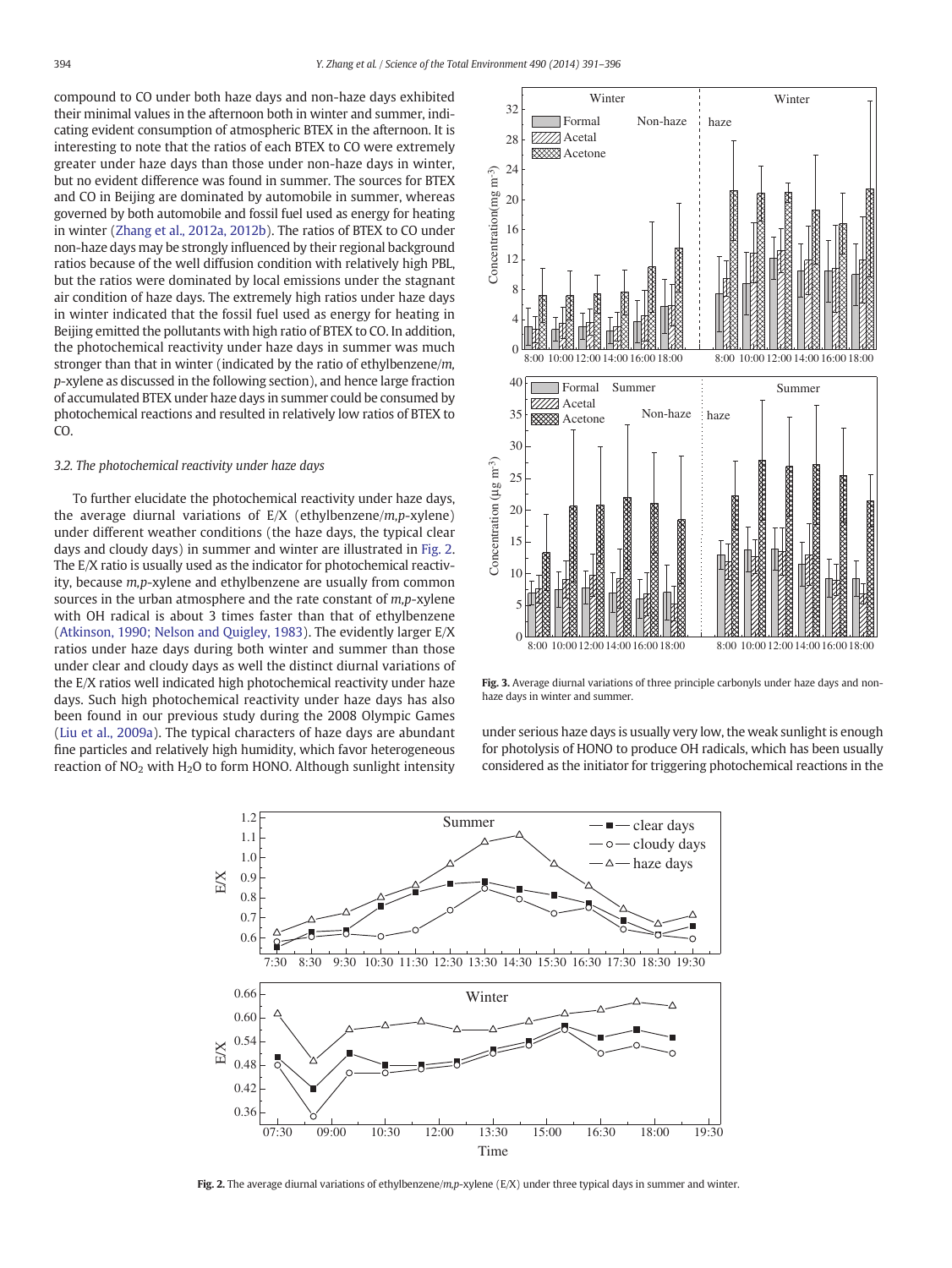#### <span id="page-4-0"></span>Table 2

Ratios ( $\mu$ g m<sup>-3</sup>/mg m<sup>-3</sup>) of the 2-hourly averaged concentrations of the principle carbonyl compounds to CO under haze days and non-haze days in winter and summer in Beijing.

| Time             | Formaldehyde |      | Acetaldehyde |      | Acetone |      |  |  |  |
|------------------|--------------|------|--------------|------|---------|------|--|--|--|
|                  | Non          | Haze | Non          | Haze | Non     | Haze |  |  |  |
| Ratios in winter |              |      |              |      |         |      |  |  |  |
| 8:00             | 0.53         | 0.79 | 0.47         | 1.01 | 1.26    | 2.25 |  |  |  |
| 10:00            | 0.58         | 0.83 | 0.75         | 1.22 | 1.53    | 1.96 |  |  |  |
| 12:00            | 0.78         | 1.44 | 0.92         | 1.56 | 1.87    | 2.48 |  |  |  |
| 14:00            | 0.63         | 1.30 | 0.76         | 1.47 | 1.91    | 2.29 |  |  |  |
| 16:00            | 0.82         | 1.35 | 0.99         | 1.39 | 2.41    | 2.16 |  |  |  |
| 18:00            | 0.91         | 1.11 | 0.94         | 1.33 | 2.14    | 2.38 |  |  |  |
| Ratios in summer |              |      |              |      |         |      |  |  |  |
| 8:00             | 2.35         | 3.39 | 2.47         | 3.12 | 4.38    | 5.75 |  |  |  |
| 10:00            | 2.93         | 3.38 | 3.48         | 3.16 | 8.07    | 6.81 |  |  |  |
| 12:00            | 3.64         | 3.35 | 4.62         | 3.17 | 9.82    | 6.34 |  |  |  |
| 14:00            | 4.06         | 2.91 | 5.24         | 3.28 | 12.46   | 6.62 |  |  |  |
| 16:00            | 3.45         | 2.56 | 3.95         | 2.45 | 11.97   | 6.78 |  |  |  |
| 18:00            | 3.35         | 2.52 | 2.62         | 1.90 | 8.24    | 5.92 |  |  |  |

early morning. The maximum E/X ratios under three type days in summer were about a factor of 2 greater than those in winter, revealing the stronger photochemical reactivity in summer.

#### 3.3. The influence of the haze on the atmospheric carbonyls

Nine carbonyls were identified in Beijing ambient air during the sampling period. Among the identified carbonyls, formaldehyde, acetaldehyde and acetone were found to be the most abundant species and could be detected in every sample. Therefore, only the three carbonyls were analyzed for recognizing the possible influence of haze on their distribution.

[Fig. 3](#page-3-0) illustrates the average diurnal variations of the three principal carbonyl compounds under haze days and non-haze days in winter and summer. Like BTEX compounds, evident enhancement of atmospheric carbonyls was found under haze days in comparison with under nonhaze days both in winter and summer, with enhancement factors of 1.5–4.2 in winter and of 1.2–1.9 in summer. In contrast to BTEX, the concentrations of carbonyls under both haze and non-haze days were much higher in summer than in winter, confirming that the extremely high photochemical reactivity in summer makes great contribution to atmospheric carbonyls in Beijing (Pang and Mu, 2006; Dutta et al., 2009; Liu et al., 2009b; Xu et al., 2010; Zhang et al., 2012a, 2012b).

The 2-hour averaged ratios of each carbonyl compound to CO under haze days and non-haze days in winter and summer are listed in Table 2. In contrast to the ratios of BTEX compounds to CO, the ratios of the three principal carbonyls to CO were usually found their maximal values in the afternoon under both haze and non-haze days in winter and summer, revealing the contribution of photochemical reactions to the carbonyls under the intensive sunlight irradiation in the afternoon. Like the atmospheric concentrations of the carbonyls, the ratios under both haze days and non-haze days in summer were at least a factor of 2 greater than those in winter, which provided further evidence that the extremely high photochemical reactivity in summer makes great contribution to atmospheric carbonyls in Beijing. As mentioned in [Section 3.2](#page-3-0), the photochemical reactivity was usually higher under haze days than non-haze days, and hence higher ratios of the carbonyls to CO under haze days than under non-haze days were expected. However, only slight enhancement of the ratios under haze days was found in winter, and even a decrease of the ratios under haze days was found in summer. Therefore, possible loss of the carbonyls on the surface of particles was suspected under haze days.

#### 4. Conclusions

The influence of haze on atmospheric BTEX and carbonyls was discussed. Levels of the pollutants were found to be significantly increased under haze days in comparison with non-haze days due to the stagnant weather conditions of haze days. The much higher ratio of ethylbenzene to m,p-xylene under haze days both in summer and winter indicated the stronger photochemical reactivity. In comparison with winter, the extremely low ratios of BTEX to CO under haze days in summer were ascribed to the stronger photochemical reactivity under haze days in summer than those in winter. The evidently higher ratios of each carbonyl to CO in summer than those in winter suggested the great contribution of secondary formation to the carbonyls in summer.

#### Acknowledgments

This work was supported by the China Postdoctoral Science Foundation (2013M530687), the Chinese National Natural Science Foundation (21307121, 41075094, 21177140 and 20977097), the Special Fund for Environmental Research in the Public Interest (201009001), the Strategic Priority Research Program of the Chinese Academy of Sciences (XDB05010100), the National Basic Research and the Development Program 973 (2010CB732304) and the Strategic Pilot Science and Technology Project of Chinese Academy of Sciences (Class B) (No. XDB05010200).

#### References

- Atkinson R. [Gas-phase tropospheric chemistry of organic compounds: a review. Atmos](http://refhub.elsevier.com/S0048-9697(14)00683-4/rf0005) [Environ 1990;24A:1](http://refhub.elsevier.com/S0048-9697(14)00683-4/rf0005)–41.
- Atkinson R. [Gas-phase tropospheric chemistry of volatile organic compounds 1. Alkanes](http://refhub.elsevier.com/S0048-9697(14)00683-4/rf0135) [and alkenes. J Phys Chem Ref Data 1997;26:215](http://refhub.elsevier.com/S0048-9697(14)00683-4/rf0135)–90.
- Atkinson R, Arey J. [Gas-phase tropospheric chemistry of biogenic volatile organic com](http://refhub.elsevier.com/S0048-9697(14)00683-4/rf0015)[pounds: a review. Atmos Environ 2003;37:197](http://refhub.elsevier.com/S0048-9697(14)00683-4/rf0015)–219.
- Baez AP, Padillah H, Garcia R, Torres M, Rosas I, Belmont R. [Carbonyl levels in indoor and](http://refhub.elsevier.com/S0048-9697(14)00683-4/rf0020) [outdoor air in Mexico City and Xalapa, Mexico. Sci Total Environ 2003;302:211](http://refhub.elsevier.com/S0048-9697(14)00683-4/rf0020)–26.
- Barletta B, Meinardi S, Simpson IJ, Zou S, Rowland FS. [Ambient mixing ratios of](http://refhub.elsevier.com/S0048-9697(14)00683-4/rf0025) [nonmethane hydrocarbons \(NMHCs\) in two major urban centers of the Pearl River](http://refhub.elsevier.com/S0048-9697(14)00683-4/rf0025) [Delta \(PRD\) region: Guangzhou and Dongguan. Atmos Environ 2008;42:4393](http://refhub.elsevier.com/S0048-9697(14)00683-4/rf0025)–408.
- Carlier P, Hannachi H, Mouvier G. [The chemistry of carbonyl compounds in the atmo](http://refhub.elsevier.com/S0048-9697(14)00683-4/rf0030)[sphere. Atmos Environ 1986;20:2079](http://refhub.elsevier.com/S0048-9697(14)00683-4/rf0030)–99.
- Committee on Toxicology, Environmental Health Hazards National Research Council. [Formaldehyde and other aldehydes. Washington D C: National Academy Press; 1981.](http://refhub.elsevier.com/S0048-9697(14)00683-4/rf0140)
- Crump KS. [Risk of benzene-induced leukemia: a sensitivity analysis of the plio](http://refhub.elsevier.com/S0048-9697(14)00683-4/rf0040)film cohort [with additional follow-up and new exposure estimates. J Toxicol Environ Health](http://refhub.elsevier.com/S0048-9697(14)00683-4/rf0040) [1994;42:219](http://refhub.elsevier.com/S0048-9697(14)00683-4/rf0040)–42.
- Dutta C, Som D, Chatterjee A, Mukherjee AK, Jana TK, Sen S. [Mixing ratios of carbonyls and](http://refhub.elsevier.com/S0048-9697(14)00683-4/rf0045) [BTEX in ambient air of Kolkata, India and their associated health risk. Environ Monit](http://refhub.elsevier.com/S0048-9697(14)00683-4/rf0045) [Assess 2009;148:97](http://refhub.elsevier.com/S0048-9697(14)00683-4/rf0045)–107.
- EPA. [Compendium of methods for the determination of toxic organic compounds in](http://refhub.elsevier.com/S0048-9697(14)00683-4/rf0145) [ambient air2nd ed. ; 1999.](http://refhub.elsevier.com/S0048-9697(14)00683-4/rf0145)
- Haagen-Smit AJ, Fox MM. [Ozone formation in photochemical oxidation of organic](http://refhub.elsevier.com/S0048-9697(14)00683-4/rf0050) [substance. Ind Eng Chem 1956;48:1484](http://refhub.elsevier.com/S0048-9697(14)00683-4/rf0050)–7.
- Hoque RR, Khillare PS, Agarwal T, Shridhar V, Balachandran S. [Spatial and temporal variation](http://refhub.elsevier.com/S0048-9697(14)00683-4/rf0055) [of BTEX in the urban atmosphere of Delhi, India. Sci Total Environ 2008;392\(1\):30](http://refhub.elsevier.com/S0048-9697(14)00683-4/rf0055)–40.
- Liu J, Mu YJ, Zhang YJ, Zhang ZM, Wang X, Liu Y, et al. [Atmospheric levels of BTEX](http://refhub.elsevier.com/S0048-9697(14)00683-4/rf0060) [compounds during the 2008 Olympic Games in the urban area of Beijing. Sci Total](http://refhub.elsevier.com/S0048-9697(14)00683-4/rf0060) [Environ 2009a;408:109](http://refhub.elsevier.com/S0048-9697(14)00683-4/rf0060)–16.
- Liu Y, Shao M, Kuster WC, Goldan PD, Li X, Lu S, et al. Source identifi[cation of reactive hy](http://refhub.elsevier.com/S0048-9697(14)00683-4/rf0065)[drocarbons and oxygenated VOCs in the summertime in Beijing. Environ Sci Technol](http://refhub.elsevier.com/S0048-9697(14)00683-4/rf0065) [2009b;43:75](http://refhub.elsevier.com/S0048-9697(14)00683-4/rf0065)–81.
- Lü HX, Cai QY, Wen S, Chi YG, Guo SJ, Sheng GY, et al. [Carbonyl compounds in the ambient](http://refhub.elsevier.com/S0048-9697(14)00683-4/rf0070) [air of hazy days and clear days in Guangzhou, China. Atmos Res 2009;94\(3\):363](http://refhub.elsevier.com/S0048-9697(14)00683-4/rf0070)–72.
- Mao T, Wang YS, Jiang J, Wu FK, Wang XM. [The vertical distributions of VOCs in the atmo](http://refhub.elsevier.com/S0048-9697(14)00683-4/rf0075)[sphere of Beijing in autumn. Sci Total Environ 2008;390\(1\):97](http://refhub.elsevier.com/S0048-9697(14)00683-4/rf0075)–108.
- Nelson PF, Quigley SM. [The m, p-xylenes: ethylbenzene ratio, a technique for estimating](http://refhub.elsevier.com/S0048-9697(14)00683-4/rf0080) [hydrocarbon age in ambient atmospheres. Atmos Environ 1983;17:659](http://refhub.elsevier.com/S0048-9697(14)00683-4/rf0080)–62.
- Pang X, Mu YJ. [Seasonal and diurnal variations of carbonyl compounds in Beijing ambient](http://refhub.elsevier.com/S0048-9697(14)00683-4/rf0085) [air. Atmos Environ 2006;40:6313](http://refhub.elsevier.com/S0048-9697(14)00683-4/rf0085)–20.
- Pang X, Mu YJ. [Characteristics of carbonyl compounds in public vehicles of Beijing city:](http://refhub.elsevier.com/S0048-9697(14)00683-4/rf0090) [concentrations, sources, and personal exposures. Atmos Environ 2007;41:1819](http://refhub.elsevier.com/S0048-9697(14)00683-4/rf0090)–24.

Possanzini M, Palo VD, Cecinato A. [Sources and photodecomposition of formaldehyde and](http://refhub.elsevier.com/S0048-9697(14)00683-4/rf0095) [acetaldehyde in Rome ambient air. Atmos Environ 2002;36:3195](http://refhub.elsevier.com/S0048-9697(14)00683-4/rf0095)–201.

Quan JN, Gao Y, Zhang Q, Tie XX, Cao JJ, Han SQ, et al. [Evolution of planetary boundary](http://refhub.elsevier.com/S0048-9697(14)00683-4/rf0100) [layer under different weather conditions, and its impact on aerosol concentrations.](http://refhub.elsevier.com/S0048-9697(14)00683-4/rf0100) [Particuology 2013;11:34](http://refhub.elsevier.com/S0048-9697(14)00683-4/rf0100)–40.